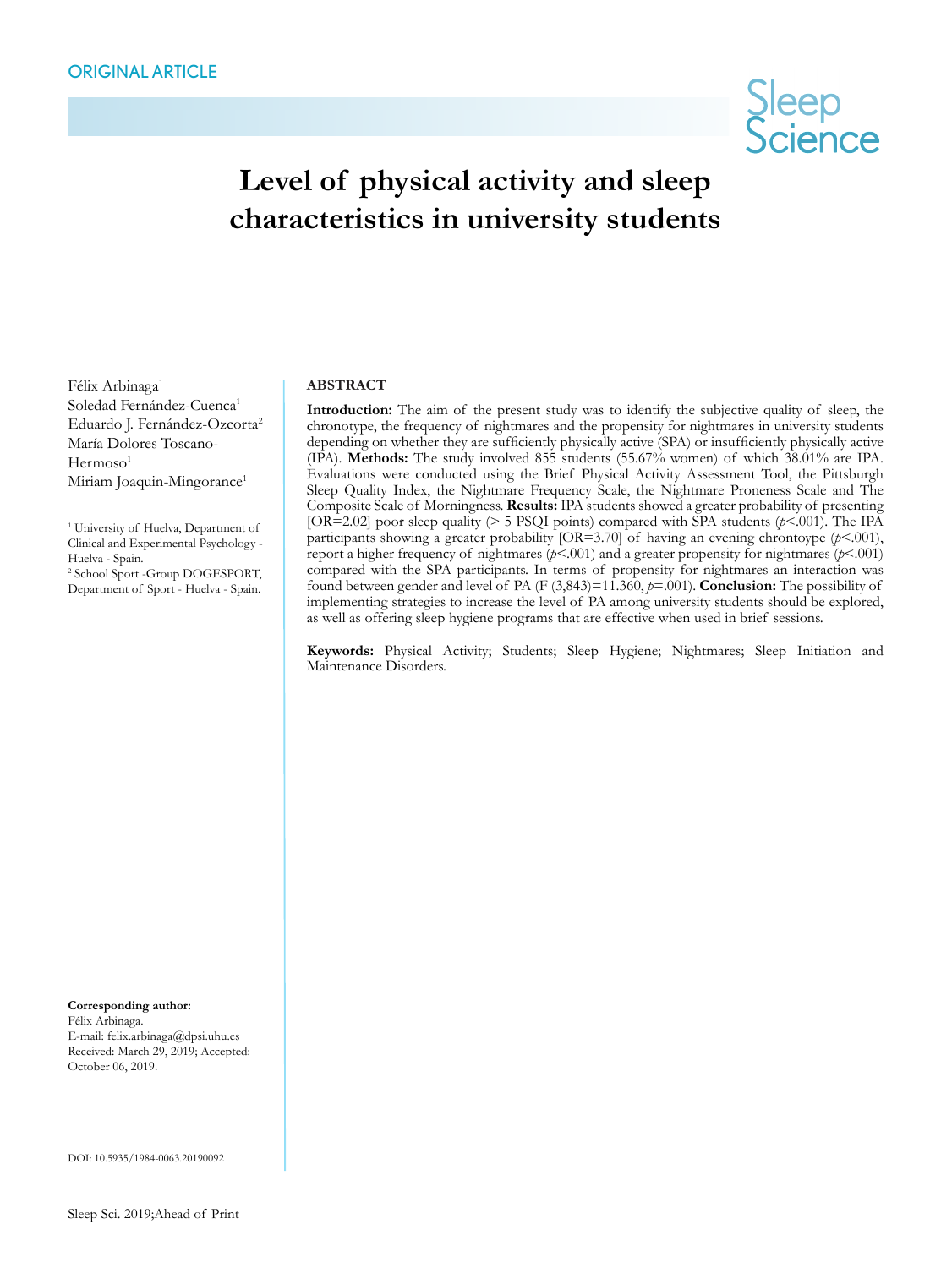### **INTRODUCTION**

An optimal level of Physical Activity (PA) is associated with an improvement in sleep characteristics, when measured both objectively and subjectively<sup>1-3</sup>. However, not all of the available data support this relationship<sup>4</sup>. The current recommendations for the practice of healthy physical activity (PA) have been established as: 3 or more sessions per week of 20 min at vigorous intensity or 5 or more sessions per week of 30 min at moderate intensity<sup>5,6</sup>. Regular exercise has small beneficial effects on total sleep time and sleep efficiency, small-to-medium beneficial effects on sleep onset latency, and moderate beneficial effects on sleep quality.

Such effects appear to be moderated by gender, age, and baseline level of physical activity, as well as exercise type, time of day, duration, and adherence to PA7 . It has also been shown that the PA interacts with the circadian typology or the chronotype, acting as a synchronizer of the circadian system<sup>8</sup>; there is a significant body of evidence to suggest that exercise may act as a non-photic synchronizer by disrupting circadian rhythms<sup>9,10</sup>. People with high PA and low levels of sedentary behavior -even if they do not get enough sleep- have greater sleep efficiency and are less tired<sup>1</sup>. Generally, people of the evening chronotype tend to have poorer sleep quality<sup>11</sup>.

Nightmares are also an important aspect of sleep, and appear to be mediated by the level of PA<sup>12</sup>; although this relationship has not always been observed, perhaps due to methodological problems, as some authors have acknowledged<sup>13</sup>. Although research on this issue is scarce, it has been observed that nightmares are more frequent when the level of PA is low<sup>12</sup>. Nightmares can affect the daily functioning of an individual, diminishing their general well-being and sleep quality<sup>14</sup>. Between 2-6% of the adult population report having frequent nightmares (one or more per week) whilst 35-45% of the population report having them at least once a month<sup>12</sup>.

A group that is particularly vulnerable to low PA levels and sleep problems is university students. Between 40 and  $50\%$  of university students are physically inactive<sup>15</sup>, with women being less active than men<sup>2</sup>. Previous studies have shown that more than  $60\%$  of university students have sleep problems<sup>16</sup>. University students are generally dissatisfied with their sleep, and report having low sleep quality<sup>16</sup>. Similarly, it is reported that university students with a high level of PA have a 49% lower risk of showing poor sleep quality<sup>17</sup>. Further, it has been reported that a high percentage of university students show an evening chronotype<sup>18</sup>. Moreover, there is a tendency for people with an evening chronotype to have poor sleep quality<sup>19</sup>. Accumulating evidence suggests that evening-type adolescents are exposed to a number of determinants that might have a negative impact on their health status. The preference of evening types for delayed bedtimes and rising times is often out of sync with the sleep-wake schedules required by school, work, or social commitments<sup>20,21</sup>.

Finally, it is worth noting that approximately 5.8% of university students frequently experience nightmares<sup>22</sup>. Those

Taking the background just described as our starting point, the intention was to extend our knowledge regarding the relationship between subjective sleep quality and the level of physical activity in university students. Thus, the aim of the present study was to identify the characteristics related to sleep in university students according to whether they are sufficiently physically active (SPA) or insufficiently physically active (IPA). As working hypotheses we propose: 1. The IPA participants will obtain a higher score on the sleep quality test, which is taken to indicate poor sleep quality; 2. The IPA students have a stronger tendency towards displaying the evening chronotype, and 3. Both the frequency and propensity for nightmares will be higher in the IPA participants.

# **METHODS**

#### **Participants**

In the present study, 855 university students participated voluntarily (476 women [55.67%] and 379 men [44.33%]), with an average age of 22.55 years (*SD*=4.85). Of the total sample, 38.01% of the participants were classified as IPA (54.6% of the women and 17.20% of the men) whilst 61.87% were classified as SPA (45.4% of the women and 82.8% of the men).

#### **Instruments**

An *ad hoc* interview was used to collect self-report information regarding sex, age, average academic grade, weight, height, and level of physical activity.

The level of physical activity was evaluated with the Brief Physical Activity Assessment Tool (BPAAT)<sup>23</sup>, in its Spanish version<sup>24</sup>. This is composed of two questions that measure the frequency and duration of PA in a "typical" week at different intensities (intense and moderate). The scores are then used to categorize the participants as "SPA" (engaging in  $\geq$  3 weekly sessions of 20 minutes of high intensity or  $\geq$  5 sessions per week of 30 minutes of moderate intensity or  $\geq$  5 sessions of a combination of both intensities) or "IPA" (does not meet the recommended levels of healthy physical activity).

The subjective quality of sleep was assessed using the Pittsburgh Sleep Quality Index (PSQI)<sup>25</sup> in its Spanish version<sup>26</sup>. The predictive validity of the test is  $89.6\%$  for sensitivity and 86.5% for specificity in identifying poor sleep quality with scores greater than 5 points<sup>25</sup>. The Spanish version was shown to have an internal consistency (measured using Cronbach's α coefficient) of 0.81, whilst the Kappa coefficient was 0.61, with a sensitivity of 88.63%, specificity of 74.99% and a positive predictive value of 80.66<sup>27</sup>. The PSQI is composed of 10 questions, and seven sleep components are analyzed: sleep quality; sleep latency; sleep duration; habitual sleep efficiency; sleep disturbances; use of sleeping medications; and daytime dysfunction due to sleep. A higher score on the PSQI (*Min*: 0, *Max*: 21) is taken to indicate a poor subjective quality of sleep. In the present study, the test showed acceptable internal consistency  $(\alpha = .77)$ .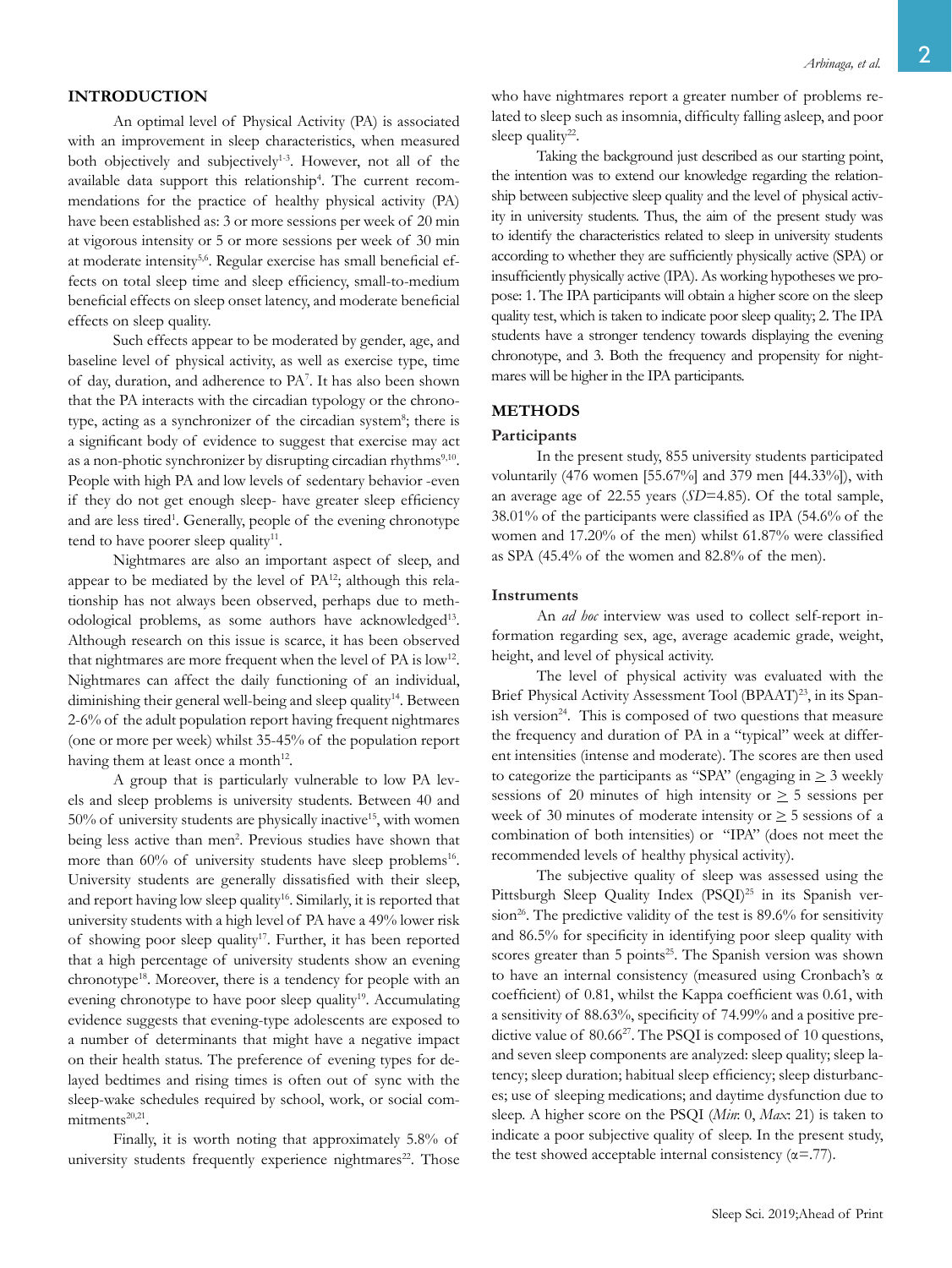To assess the presence of nightmares, two indicators were considered. On the one hand, Item 5h of the PSQI was analyzed: "having problems sleeping due to having nightmares". On the other hand, the frequency of nightmares was evaluated by using the participants' estimated number of nightmares. The response options are:  $0 =$  never;  $1 =$  less than once per year; 2  $=$  approximately once per year;  $3 =$  approximately 2 to 4 times per year;  $4 =$  approximately once per month;  $5 =$  approximately 2 - 3 times per month;  $6 =$  approximately once a week; and  $7 =$ several times per week<sup>28</sup>. The test-retest reliability was .75 after four weeks<sup>29</sup>.

The propensity for nightmares was evaluated using the Nightmare Proneness Scale (NPS)<sup>30</sup>. The test showed adequate internal consistency, as revealed by Chronbach's alpha coefficient ( $\alpha$ =.88) and the test-retest correlations were .72<sup>30</sup>. The NPS includes 14 items on which participants respond using a scale ranging from  $1 =$  "Strongly Disagree" to  $7 =$  "Strongly Agree", obtaining a total score. A higher score is taken to indicate a greater propensity for nightmares. Good internal consistency was obtained in the current sample  $(\alpha = .848)$ .

Chronotype was evaluated using The Composite Scale of Morningness (CSM)<sup>31,32</sup>, in its Spanish version<sup>33</sup>. It consists of 13 items that measure the time at which individuals wake up and go to bed, the preferred times for physical and mental activity, and subjective alertness. These data are then used to generate a total score (CSM-Total), (*Min*: 13, *Max*: 55) with a lower score being taken to indicate an evening chronotype, a general morning factor (CSM-General) and an alert factor (CSM-Alert). In particular, those scoring below the 10th percentile are regarded as evening types whilst those scoring above the 90th percentile are regarded as morning types<sup>33</sup>. In this work, acceptable internal consistency was obtained for the CSM-Total ( $\alpha$ =.807), the CSM-General ( $\alpha$ =.775) and the CSM-Alert ( $\alpha$ =.715).

#### **Procedure**

The lecturers of the university were contacted in order to request access to the classrooms and for recruitment of the student volunteers. Volunteers were recruited from years 1, 2, 3, and 4 of the various Degrees of the Faculty (Psychology, Social Education, Primary Education, Infant Education and Sports Science) and in the School of Nursing. The tests were completed during the non-exam period of the course. The investigators supervised the data collection procedure, and the aims of the work were explained to all participants, who were then required to complete the informed consent form. The study was approved by the University Bioethics Committee. All procedures followed were in accordance with the ethical standards of the committee for human experimentation (institutional and national) and the Helsinki Declaration of 1975, as revised in 2000.

# **Data analysis**

Descriptive statistics are used to show the general characteristics of the sample. Cronbach's alpha coefficient was applied to determine the internal consistency of the tests. For the quantitative variables, the Student t-test was used, and its corresponding test for effect size (*Cohen's d*), in which a small effect size is 0.2-0.3; medium effect size is around 0.5; and a large effect size is  $> 0.8$ . For categorical variables, the  $\chi^2$  test (*df, n*) and its corresponding test for effect size (*Cramer's Phi or V*) are used. Univariate analysis was conducted in order to determine the interaction between variables. Finally, the Odds Ratio [*OR*] was used to evaluate levels of association according to the conditions considered in each case.

### **RESULTS**

The male participants in our sample were older than the females (although the effect size is small), and the males also had a greater weight and height than the female participants (Table 1).

The women show a greater probability of being IPA (*OR* = 5.80, *95% CI* [4.199-8.001]) compared with men (Table 1).

When the presence of nightmares is examined according to the level of PA (Table 2), it is found that the IPA participants obtain a higher score on the frequency of nightmares scale, the

**Table 1.** General characteristics of the sample of university students.

| <b>Twore is Ocheral characteristics of the sample of amversity students.</b> |                                |                                |                                |                 |                  |           |  |  |
|------------------------------------------------------------------------------|--------------------------------|--------------------------------|--------------------------------|-----------------|------------------|-----------|--|--|
|                                                                              | Total<br>$(N=855)$             | Male<br>$(N=379-44.33\%)$      | Female<br>$(N=476-55.67%)$     | t               | $\boldsymbol{p}$ | Cohen's d |  |  |
|                                                                              | M(SD)                          | M(SD)                          | M(SD)                          |                 |                  |           |  |  |
| Age                                                                          | 22.55 (4.851)                  | 22.97 (4.992)                  | 22.21 (4.713)                  | 2.262           | .024             | 0.16      |  |  |
| Weight                                                                       | 65.93 (11.673)                 | 73.27 (9.287)                  | 59.89 (9.837)                  | 20.109          | < 0.001          | 1.40      |  |  |
| Height                                                                       | 169.91 (9.563)                 | 177.56 (6.926)                 | 163.71 (6.388)                 | 30.191          | < 0.001          | 2.08      |  |  |
| Average grade                                                                | 7.25(0.769)                    | 7.30(0.774)                    | 7.21(0.763)                    | 1.601           | .110             |           |  |  |
|                                                                              | $N$ $\left(\frac{0}{0}\right)$ | $N$ $\left(\frac{0}{0}\right)$ | $N$ $\left(\frac{0}{0}\right)$ | $\chi$ 2(1,854) | $\mathcal{P}$    | Phi       |  |  |
| Illness                                                                      |                                |                                |                                | 15.259          | < 0.01           | 0.13      |  |  |
| Yes                                                                          | 158 (18.5)                     | 48 (12.7)                      | 110(23.2)                      |                 |                  |           |  |  |
| No.                                                                          | 695(81.5)                      | 330 (87.3)                     | 365(76.8)                      |                 |                  |           |  |  |
| Level of physical activity*                                                  |                                |                                |                                | 125.199         | < .001           | 0.38      |  |  |
| Sufficiently Physically Active                                               | 529 (61.87)                    | 313 (82.8)                     | 216(45.4)                      |                 |                  |           |  |  |
| Insufficiently Physically Active                                             | 325(38.01)                     | 65 (17.2)                      | 260(54.6)                      |                 |                  |           |  |  |

\*.- One participant did not complete the Physical Activity Level test.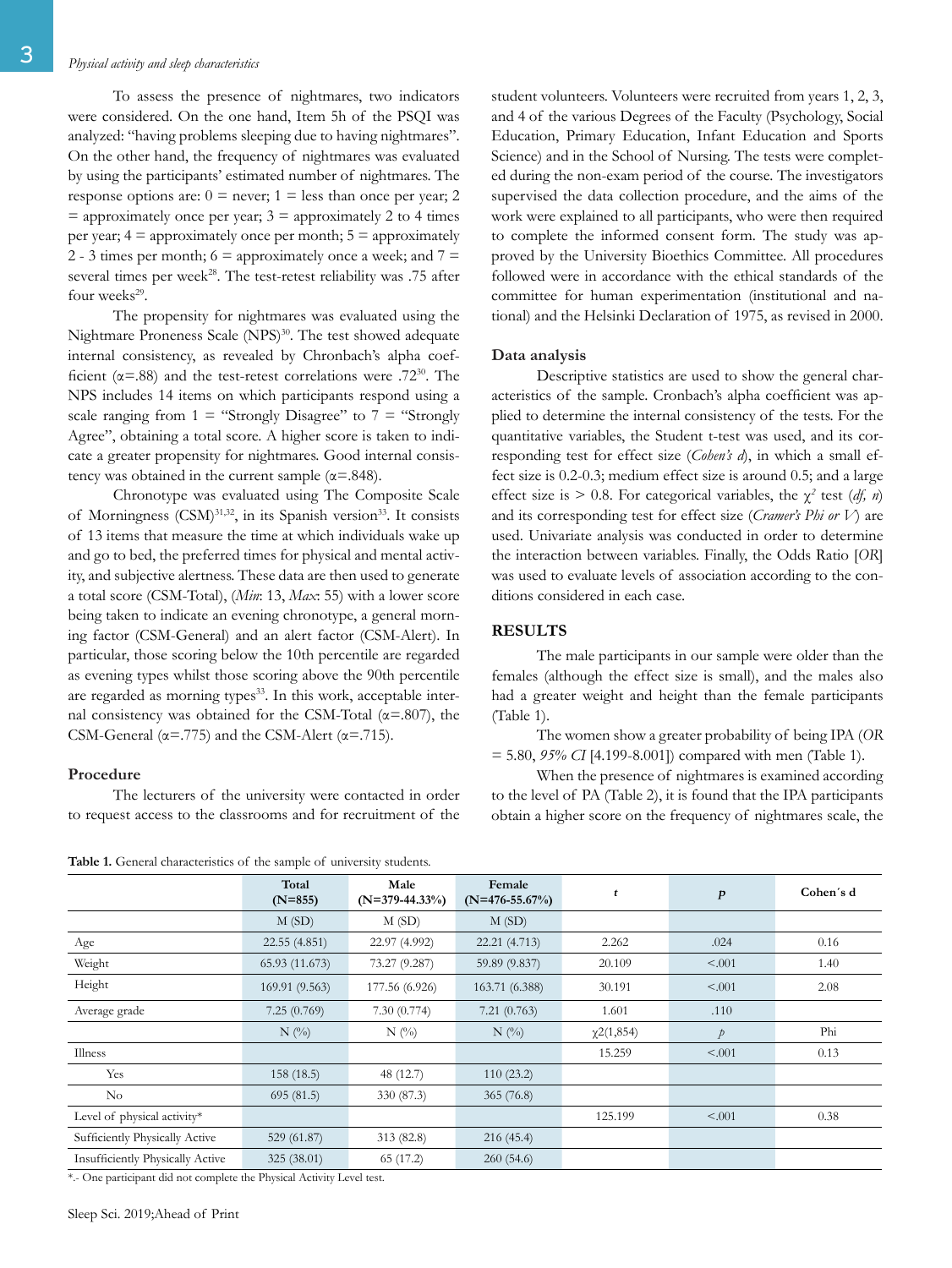| Table 2. Relationship between the level of physical activity and the frequency and propensity for nightmares, the scores of the CSM, and the PSQI. |  |  |  |  |
|----------------------------------------------------------------------------------------------------------------------------------------------------|--|--|--|--|
|----------------------------------------------------------------------------------------------------------------------------------------------------|--|--|--|--|

|                      |                                                                                    | Physical activity level |                                                                 |       |             |           |  |
|----------------------|------------------------------------------------------------------------------------|-------------------------|-----------------------------------------------------------------|-------|-------------|-----------|--|
|                      | Total<br>Sufficiently<br>$(N=855)$<br><b>Physically Active</b><br>$(N=529-61.87%)$ |                         | Insufficiently<br><b>Physically Active</b><br>$(N=325-38.01\%)$ |       | р           | Cohen's d |  |
|                      | M(SD)                                                                              | M(SD)                   | M(SD)                                                           |       |             |           |  |
| Nightmare frequency  | 3.50(1.604)                                                                        | 3.32(1.613)             | 3.78(1.540)                                                     | 4.100 | $\leq .001$ | 0.29      |  |
| Nightmare propensity | 36.99 (12.954)                                                                     | 34.89 (12.585)          | 40.41 (12.856)                                                  | 6.137 | < 0.001     | 0.44      |  |
| Item 5h PSQI         | 0.70(0.786)                                                                        | 0.62(0.774)             | 0.82(0.788)                                                     | 3.795 | < 0.001     | 0.26      |  |
| CSM-Total            | 32.44(6.263)                                                                       | 33.22 (6.172)           | 31.16(6.220)                                                    | 4.707 | < 0.001     | 0.33      |  |
| CSM-General          | 24.56 (5.062)                                                                      | 25.15 (4.994)           | 23.60 (5.038)                                                   | 4.364 | < 0.001     | 0.31      |  |
| CSM-Alert            | 7.87(2.080)                                                                        | 8.07(2.061)             | 7.54(2.027)                                                     | 3.603 | < 0.001     | 0.26      |  |

CSM-Total.- Total score of the Composite Scale of Morningness. CSM-General.- General rating of the composite scale of Morningness. CSM-Alert.- Scores for the Alert factor of the Composite Scale of Morningness.

propensity for nightmares, and item 5h of the PSQI, which measures sleeping problems due to nightmares.

Similarly, significant differences in chronotype were also found according to the PA level of the students (Table 2). In particular, the IPA participants have lower scores on the CSM-Total, the CSM-General and the CSM-Alert. The IPA students show scores that are closely related to the evening chronotype.

When categorizing the scores on the CSM scale according to evening and morning chronotypes (*evening*: < *10th* percentile [*n*=92 (10.8%)]; *morning*: > *90th* percentile [*n*=102 (11.9%)]) and analyzing the scores according to the level of PA, there are significant differences (χ2 (1,194)=18.219, *p*<.001, *Phi*=0.31) between the SPA and the IPA participants, with the latter showing a greater probability of having an evening chronotype (*OR*=3.70, *95% CI* [ 2.004-6.844]).

Given the relationship between gender and PA level, a univariate factor analysis was conducted between these variables and each of the variables shown in Table 2. This analysis revealed that only the propensity for nightmares is affected by the interaction between gender and PA level (*F(3,843)*=11.360,  $p=0.001$ , which is not the case for the other variables: Frequency of nightmares (*F(3,849)*=3.273, *p*=.071), Item 5h of the PSQI (*F(3,851)*=2.405, *p*=.121), CSM-Total score (*F(3,849)*=0.841, *p*=.359), CSM-General score (*F(3,849)*=0.137, *p*=.712), CSM-Alert score (*F(3,849)*=3.610, *p*=.058), or the total PSQI score (*F(3,853)*=3.478, *p*=.063).

Further, it appears that the level of PA is related to academic performance, with the IPA students (*M*=7.17, *SD*=0.74) obtaining lower academic grades  $(t=2.67, p<.001, d=0.19)$  in comparison with the SPA students (*M*=7.31, *SD*=0.78).

Regarding the scores obtained on the subjective quality of sleep tests according to different cut-off points of the PSQI (Table 3), the highest percentage of participants presented a score higher than five on this test, indicating poor sleep quality. There is a tendency (χ2 (1,838)=22.971, *p*<.001, *Phi*=0.17) for the IPA students to show a greater probability of having poor subjective sleep quality (>5 PSQI points) (*OR*=2.02, *95% CI*  [1.513-2.699]) than the SPA students. There are also differences between the two groups when considering poor sleep quality as scores > 8 on the PSQI (χ2 (*1,838)*=19.152, *p*<.001, *Phi*=0.16).

In particular, the IPA group shows a higher probability of reporting a poor quality of sleep than the SPA participants (*OR*=2.03, *95% CI* [1.473-2.790]). Similarly, when the adopted criterion for poor sleep quality is scores  $> 5$  in the PSQI ( $\gamma$ 2  $(1,838)$ =19.293, *p*<.001, *Phi*=0.16), there is a greater probability of the IPA students having poor sleep quality compared with the SPA students (*OR*=2.03, *95% CI* [1.475-2.790]).

Sleep quality also appears to be related to mean scores when measuring academic performance. Those who have poor sleep quality (scores >5 on the PSQI) obtain poorer grades  $(M=7.21, SD=0.81)$  than those who report good sleep quality (*M*=7.33, *SD*=0.69), an effect that reaches significance (*t*=2.116, *p*=.035, *d*=0.15). No interaction was observed between the quality of sleep and the level of PA for academic grades obtained (*F(7,827)*=0.415, *p*=.894).

It was also found that IPA students have higher PSQI scores than the SPA students  $(t=5.022, p<.001, d=0.35)$ , indicating poorer subjective sleep quality (Table 4). Specifically, for the scores obtained on the seven components of the PSQI (Table 4), the scores were higher for the IPA students compared to the SPA students on six of the components (sleep quality, sleep latency, sleep duration, sleep efficiency, sleep disturbance, and daytime dysfunction due to sleep) indicating poor overall sleep quality in the IPA students.

Grouping into two categories the answers to each of the seven components of the PSQI, and analyzing these according to PA level (Table 5), differences in the quality of sleep were observed. In comparison with the SPA students, the IPA students show a greater probability of reporting poor sleep quality (*OR*=1.81, *95% CI* [1.348-2.420]), greater sleep latency (*OR*=1.43, *95% CI* [1.081-1.886]), and daytime dysfunction due to sleep (*OR*=1.86, *95% CI* [1.386-2.493]).

# **DISCUSSION**

The objective of the present study was to analyze how the level of PA in university students is linked to a number of different variables related to sleeping habits. As working hypotheses we proposed that: 1) The score on the sleep quality index will be higher for the IPA participants, which indicates a poorer quality of sleep; 2) The IPA participants will tend to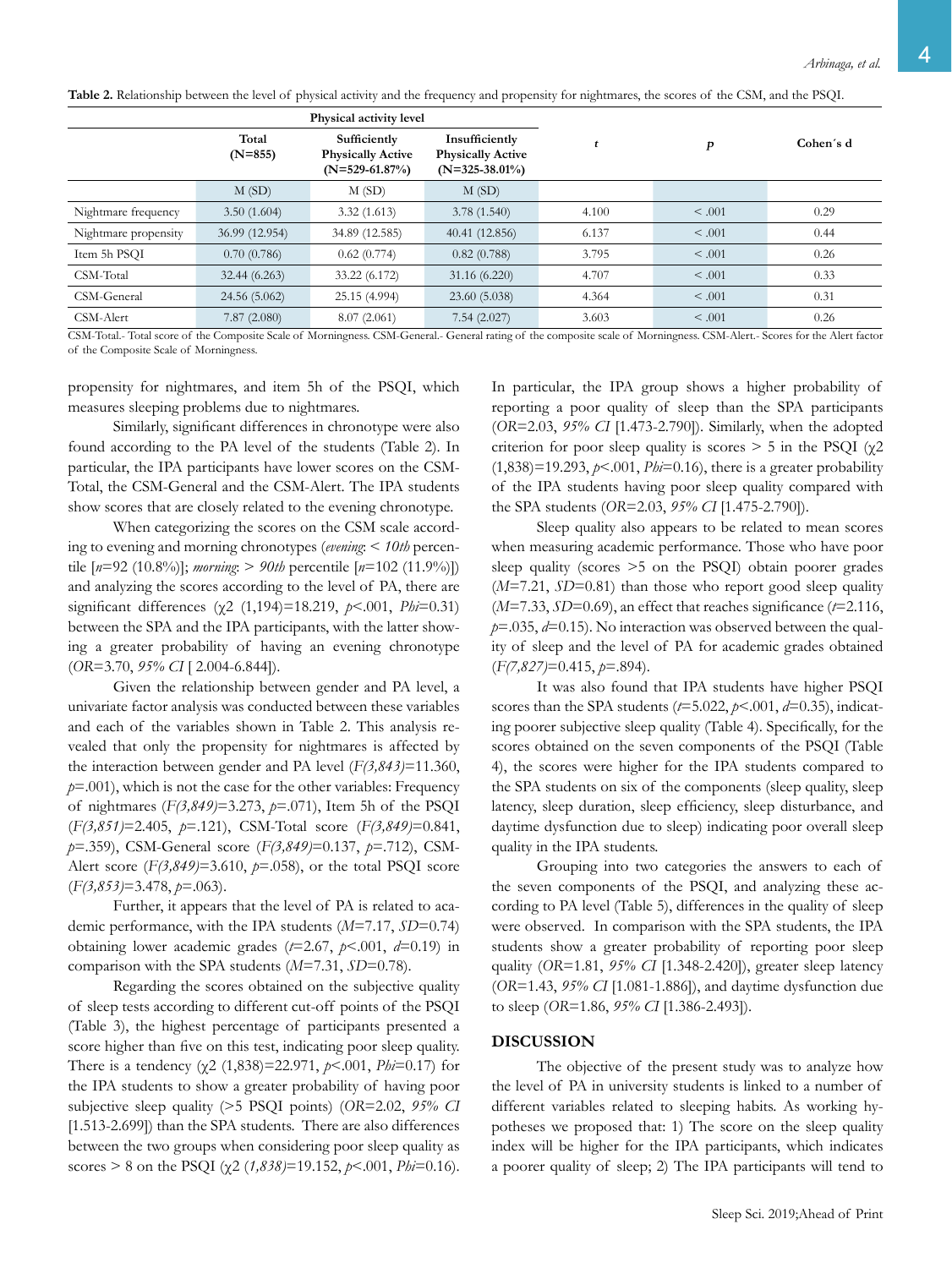# 5 *Physical activity and sleep characteristics*

#### **Table 3.** Cut-off points of the Pittsburgh Sleep Quality Index in relation to the level of physical activity.

|                               |            | Physical activity level                                   |                                                              |                 |                  |      |
|-------------------------------|------------|-----------------------------------------------------------|--------------------------------------------------------------|-----------------|------------------|------|
| $N$ (%)<br>Total<br>$(N=855)$ |            | <b>Sufficiently Physically Active</b><br>$(N=529-61.87%)$ | <b>Insufficiently Physically Active</b><br>$(N=325-38.01\%)$ | $\chi$ 2(1,838) | $\boldsymbol{p}$ | Phi  |
| PSQI-6                        |            |                                                           |                                                              | 22.971          | < 0.001          | 0.17 |
| > 5                           | 474 (56.6) | 259(50.1)                                                 | 215(67.0)                                                    |                 |                  |      |
| $\leq$ 5                      | 364(43.4)  | 258(49.9)                                                 | 106(33.0)                                                    |                 |                  |      |
| PSQI-8                        |            |                                                           |                                                              | 19.152          | < .001           | 0.15 |
| > 8                           | 205(24.5)  | 100(19.3)                                                 | 105(32.7)                                                    |                 |                  |      |
| $\leq 8$                      | 633(75.5)  | 417 (80.7)                                                | 216(67.3)                                                    |                 |                  |      |
| PSQI-5                        |            |                                                           |                                                              | 19.293          | < .001           | 0.15 |
| $\geq$ 5                      | 578 (69.0) | 328(63.4)                                                 | 250(77.9)                                                    |                 |                  |      |
| < 5                           | 260(31.0)  | 189 (36.6)                                                | 71(22.1)                                                     |                 |                  |      |

PSQI6 (≤ 5 Indicates good sleep quality; > 5 Indicates bad sleep quality); PSQI8 (≤ 8 Indicates good sleep quality, > 8 Indicates bad sleep quality); PSQI5 (< 5 Indicates good sleep quality,  $\geq 5$  Indicates bad sleep quality).

**Table 4.** Scores of the components of the PSQI according to the level of physical activity.

|                            | Physical activity level |                                                              |                                                                 |       |             |           |
|----------------------------|-------------------------|--------------------------------------------------------------|-----------------------------------------------------------------|-------|-------------|-----------|
|                            | Total<br>$(N=855)$      | Sufficiently<br><b>Physically Active</b><br>$(N=529-61.87%)$ | Insufficiently<br><b>Physically Active</b><br>$(N=325-38.01\%)$ | t     | p           | Cohen's d |
|                            | M(SD)                   | M(SD)                                                        | M(SD)                                                           |       |             |           |
| PSQI Total                 | 6.55(3.293)             | 6.11(3.206)                                                  | 7.26(3.308)                                                     | 5.022 | $\leq .001$ | 0.35      |
| Comp.1-Sleep quality       | 1.22(0.751)             | 1.13(0.731)                                                  | 1.35(0.762)                                                     | 4.146 | < .001      | 0.30      |
| Comp.2-Sleep latency       | 1.39(0.939)             | 1.31(0.930)                                                  | 1.52(0.941)                                                     | 3.073 | .002        | 0.23      |
| Comp.3-Sleep duration      | 0.90(0.872)             | 0.85(0.852)                                                  | 0.98(0.893)                                                     | 2.056 | .040        | 0.15      |
| Comp.4-Sleep efficiency    | 0.48(0.789)             | 0.43(0.739)                                                  | 0.58(0.857)                                                     | 2.626 | .009        | 0.19      |
| Comp.5-Sleep disturbance   | 1.15(0.457)             | 1.12(0.452)                                                  | 1.19(0.459)                                                     | 2.247 | .025        | 0.15      |
| Comp.6-Use of medication   | 0.30(0.716)             | 0.27(0.699)                                                  | 0.34(0.743)                                                     | 1.306 | .192        |           |
| Comp.7-Daytime dysfunction | 1.12(0.853)             | 1.00(0.814)                                                  | 1.30(0.877)                                                     | 5.018 | < 0.001     | 0.36      |

PSQI Total.- Total score of Pittsburgh Sleep Quality Index

show scores that indicate an evening chronotype; and 3) IPA students will show both a greater nightmare frequency and propensity.

Addressing the first of these hypotheses, the results reveal that the IPA students have higher total scores on the PSQI, which indicates generally poorer sleep quality. This finding is in agreement with other studies that have reported a positive relationship between PA and the quality of sleep in university students<sup>17</sup>. Similarly, IPA students presented higher scores on most of the components of the PSQI, which indicates poorer sleep quality. In particular, these students show greater sleep latencies, consistent with the findings reported by Kakinami et al.4 ; a shorter duration of sleep, in line with previous studies where, after 22 years of age, the hours of sleep decrease<sup>34</sup>; lower sleep efficiency, more sleep disturbances and higher levels of daily dysfunction. The level of PA does not appear to affect the use of sleeping medications.

In relation to the second hypothesis, the present results show that IPA participants have a lower score on the CSM-General, the CSM-Alert the CSM-Total, which indicates a greater tendency towards the evening chronotype. In addition, the evening chronotype group (scores below the 10th percentile) is composed mainly of IPA students. However, in the present study it is not possible to establish a causal relationship between the type of chronotype and physical activity. Therefore it is worth noting that the practice of exercise can act as a non-photic synchronizer, which disrupts circadian rhythms<sup>9,10</sup>. These results are similar to those found in previous studies<sup>18</sup>, which showed that a significant percentage of the university population are of the evening chonotype. Thus, we should not rule out the possibility that academic demands constitute an environmental factor (e.g., class attendance, study hours) that can facilitate the tendency for an individual to have an evening circardian rhythm20,21.

Regarding the third hypothesis, it was found that the frequency of nightmares is higher in IPA participants, which is in accordance with previous findings<sup>12</sup>. In addition, the propensity for nightmares is also greater in the IPA students. Moreover, in the propensity for nightmares we found an interaction between the gender of the students and the level of PA. Evidence has shown that milder forms of waking life stressors have also been found to trigger the occurrence of nightmares<sup>35</sup>. For example, research has indicated that a stressful event such as exam stress can be the cause of more frequent nightmares<sup>36</sup>.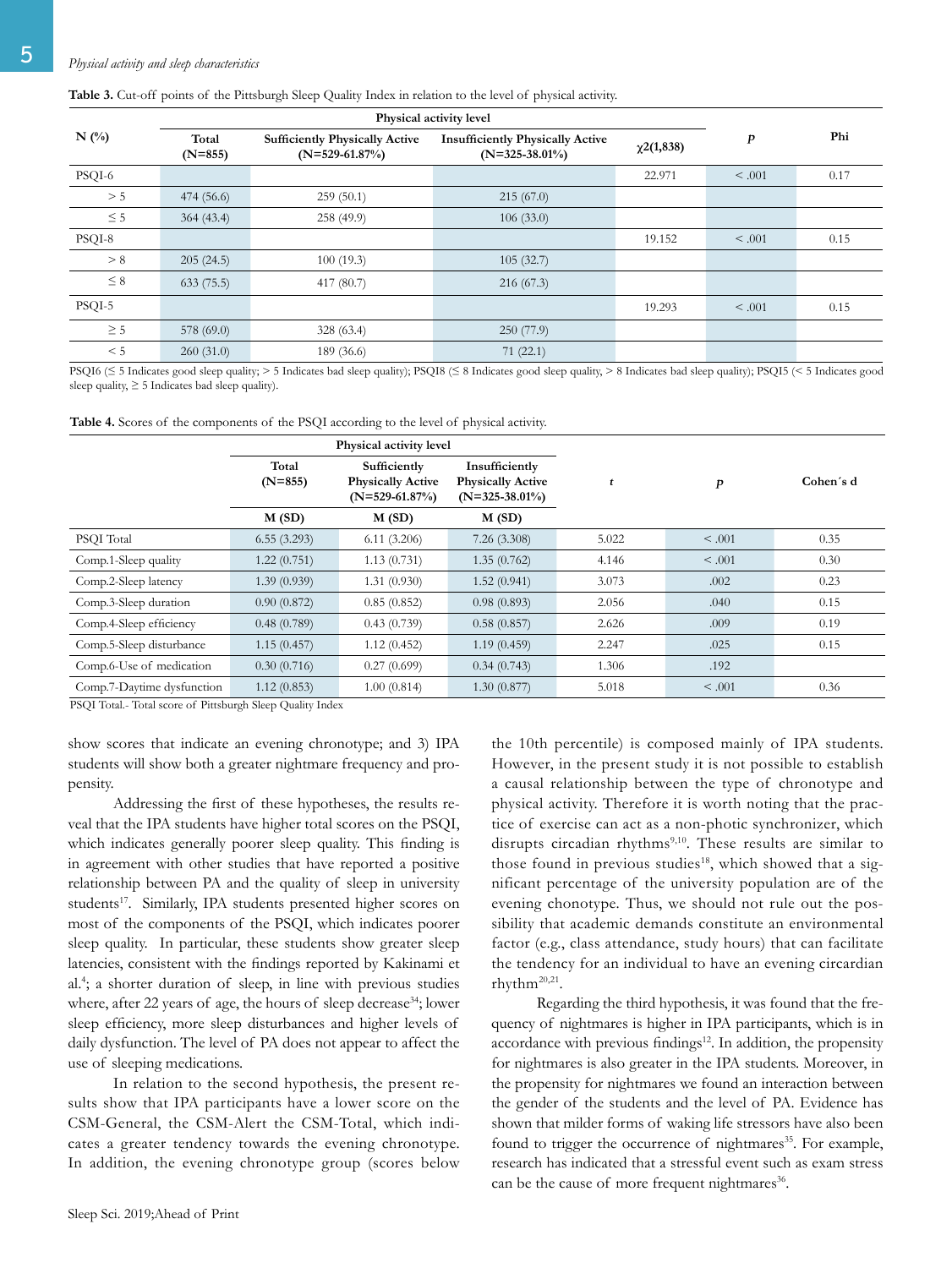**Table 5.** Scores of the PSQI components in relation to the Physical Activity Level.

|                                         |                    | Physical activity level                                      |                                                                 |                 |         |      |
|-----------------------------------------|--------------------|--------------------------------------------------------------|-----------------------------------------------------------------|-----------------|---------|------|
| $N$ (%)                                 | Total<br>$(N=855)$ | Sufficiently<br><b>Physically Active</b><br>$(N=529-61.87%)$ | Insufficiently<br><b>Physically Active</b><br>$(N=325-38.01\%)$ | $\chi$ 2(3,850) | p       | Phi  |
| <sup>1</sup> Comp.1-Sleep quality       |                    |                                                              |                                                                 | 15.872          | < 0.001 | 0.14 |
| Poor                                    | 277 (32.5)         | 145 (27.5)                                                   | 132(40.6)                                                       |                 |         |      |
| Good                                    | 576 (67.5)         | 383 (72.5)                                                   | 193 (59.4)                                                      |                 |         |      |
| <sup>2</sup> Comp.2-Sleep latency       |                    |                                                              |                                                                 | 6.318           | .012    | 0.09 |
| High                                    | 380 (44.7)         | 217(41.3)                                                    | 163(50.2)                                                       |                 |         |      |
| Low                                     | 470 (55.3)         | 308 (58.7)                                                   | 162(49.8)                                                       |                 |         |      |
| Comp.3-Sleep duration                   |                    |                                                              |                                                                 | 3.734           | .053    |      |
| $< 7$ hours                             | 115(13.5)          | 62(11.7)                                                     | 53 $(16.4)$                                                     |                 |         |      |
| $\geq$ 7 hours                          | 736 (86.5)         | 466 (88.3)                                                   | 270 (83.6)                                                      |                 |         |      |
| Comp.4-Sleep efficiency                 |                    |                                                              |                                                                 | 2.914           | .088    |      |
| < 75%                                   | 98 (11.5)          | 53 $(10.1)$                                                  | 45 (13.9)                                                       |                 |         |      |
| $\geq 75\%$                             | 701 (82.9)         | 473 (89.9)                                                   | 278 (86.1)                                                      |                 |         |      |
| <sup>3</sup> Comp.5-Sleep disturbance   |                    |                                                              |                                                                 | 1.964           | .161    |      |
| High                                    | 145 (17.1)         | 82(15.7)                                                     | 63(19.4)                                                        |                 |         |      |
| Low                                     | 701 (82.9)         | 440 (84.3)                                                   | 261 (80.6)                                                      |                 |         |      |
| Comp.6-Use of medication                |                    |                                                              |                                                                 | 1.49            | .700    |      |
| $\geq$ Once/week                        | 67(7.9)            | 40(7.6)                                                      | 27(8.3)                                                         |                 |         |      |
| $<$ Once/week                           | 786 (92.1)         | 488 (92.4)                                                   | 298 (91.7)                                                      |                 |         |      |
| <sup>4</sup> Comp.7-Daytime dysfunction |                    |                                                              |                                                                 | 17.340          | < .001  | 0.14 |
| High                                    | 274 (32.2)         | 142(27.0)                                                    | 132(40.7)                                                       |                 |         |      |
| Low                                     | 576 (67.8)         | 384 (73.0)                                                   | 192 (59.3)                                                      |                 |         |      |

*1.* -Poor (PSQI categories.- Very bad, pretty bad), Good (PSQI categories.- Pretty good, very good); *2.*- High (PSQI categories.- 31-60 minutes, > 60 minutes), Low (PSQI categories.- < 15 minutes, 16-30 minutes); *3.*- Low (PSQI categories.- Scores between 0 & 1-9), High (PSQI categories.- Scores between 10-18 & 19-27); *4.*- High (PSQI categories.- 1-2 times per week, > 3 times per week), Low (PSQI categories.- < 1 per week, never in the last month).

In general, this study has also provided data that agrees with the findings of previous research on the low level of PA in university students. In our sample, 38.1% are IPA, which is comparable to prevalence rates of 40% found in other studies<sup>15</sup>. In addition, the present findings show that women are more likely to fall under the IPA category, as previously reported<sup>2</sup>.

Among the limitations of this study, it is worth pointing out that the research design used here does not allow for establishing the directionality of causal relationships. Further, assessing PA levels by means of a questionnaire can cause an overvaluation-underestimation of the PA level of the participants. Therefore, in future work objective tests are needed to more accurately evaluate PA levels. Similarly, it would also be interesting to consider the possibility of using tests such as actigraphy in the evaluation of sleep, although subjective evaluations also provide very relevant information.

Finally, the high prevalence of IPA students and those with poor sleep quality make it necessary to consider the possibility of implementing programs aimed at increasing both the level of PA and strategies aimed at improving sleep quality. In this regard, some studies have confirmed the effectiveness and efficiency of behavioral strategies and brief sessions of sleep hygiene, in which sessions lasting only one hour have been shown to be effective in improving the quality and quantity of sleep.

#### **REFERENCES**

- 1. Gubelmann C, Heinzer R, Haba-Rubio J, Vollenweider P, Marques-Vidal P. Physical activity is associated with higher sleep efficiency in the general population: The CoLaus study. Sleep. 2018;41(7). DOI: 10.1093/sleep/ zsy070
- 2. Lang C, Brand S, Feldmeth AK, Holsboer-Trachsler E, Pühse U, Gerber M. Increased self-reported and objectively assessed physical activity predict sleep quality among adolescents. Physiol Behav. 2013;120:46-53.
- 3. Spörndly-Nees S, Åsenlöf, P, Lindberg E. High or increasing levels of physical activity protect women from future insomnia. Sleep Med. 2017;32:22-7.
- 4. Kakinami L, O'Loughlin EK, Brunet J, Dugas EN, Constantin E, Sabiston CM, et al. Associations between physical activity and sedentary behavior with sleep quality and quantity in young adults. Sleep Health. 2017;3(1):56-61.
- 5. TNS Opinion & Social. Sport and Physical Activity Special Eurobarometer 334. Brussels: Directorate General Education and Culture, European Comission; 2010.
- 6. World Health Organization. Global Recommendations on Physical Activity and Health. Geneva: WHO; 2010.
- 7. Kredlow MA, Capozzoli MC, Hearon BA, Calkins AW, Otto MW. The effects of physical activity on sleep: a meta-analytic review. J Behav Med. 2015;38(3):427-49.
- 8. Montaruli A, Galasso L, Caumo A, Cè E, Pesenti C, Roveda E, et al. The circadian typology: the role of physical activity and melatonin. Sport Sci Health. 2017;13(3):469-76.
- 9. Back FA, Fortes FS, Santos EHR, Tambelli R, Menna-Barreto L, Louzada FM. Sincronização não-fótica: efeito do exercício físico aeróbio. Rev Bras Med Esporte. 2007;13(2):138-42.
- 10. Mrosovsky N. A non-photic Gateway to the circadian clock of hamsters. Ciba Found. Symp. 1995;183:154-67; discussion 167-74.
- 11. Yun JA, Ahn YS, Jeong KS, Joo EJ, Choi KS. The Relationship between Chronotype and Sleep Quality in Korean Firefighters. Clin Psychopharmacol Neurosci. 2015;13(2):201-8.